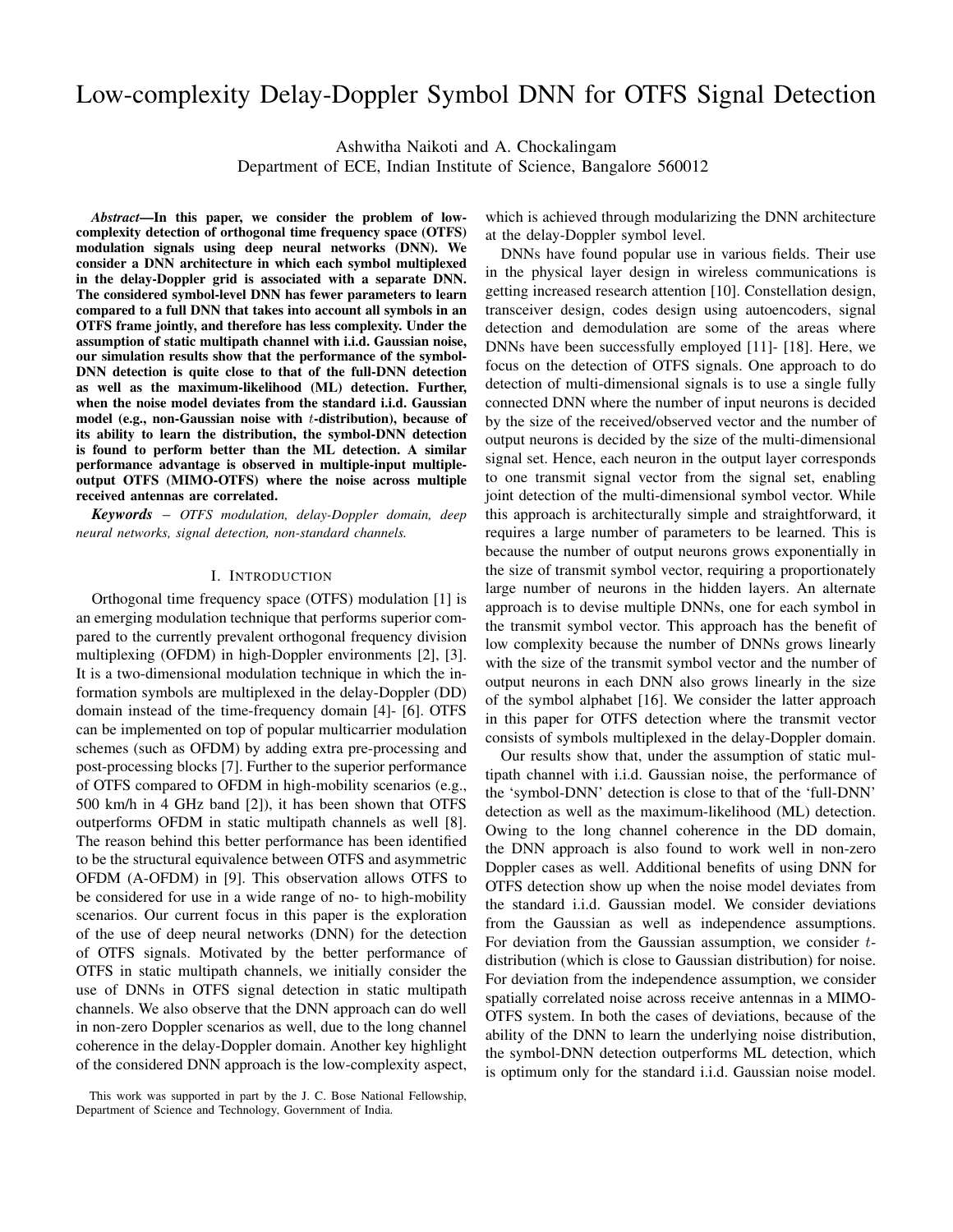

Fig. 1. OTFS modulation scheme.

The rest of the paper is organized as follows. The considered OTFS system model is presented in Sec. II. The symbol-DNN for OTFS signal detection is presented in Sec. III. Simulation results and discussions are presented in Sec. IV. Conclusions are presented in Sec. V.

# II. OTFS SYSTEM MODEL

In this section, we present the OTFS system model and the vectorized formulation of the input-output relation. Figure 1 shows the OTFS modulation scheme.

The OTFS transmitter uses an  $N \times M$  delay-Doppler grid for multiplexing information symbols. There are  $NM$  information symbols, each from a modulation alphabet A, denoted by  $x[k, l], k = 0, \cdots, N - 1, l = 0, \cdots, M - 1$ . These NM symbols are transmitted in a duration of NT, occupying a bandwidth of  $M\Delta f$ , where  $\Delta f = 1/T$ . The symbols in the two-dimensional  $N \times M$  delay-Doppler grid are transformed to the time-frequency (TF) plane using inverse symplectic finite Fourier transform (ISFFT), as

$$
X[n,m] = \frac{1}{MN} \sum_{k=0}^{N-1} \sum_{l=0}^{M-1} x[k,l] e^{j2\pi (\frac{nk}{N} - \frac{ml}{M})}.
$$
 (1)

Heisenberg transform is then applied such that the TF signal is converted into a time domain signal  $x(t)$  for transmission through the wireless channel, as

$$
x(t) = \sum_{n=0}^{N-1} \sum_{m=0}^{M-1} X[n, m] g_{tx}(t - nT) e^{j2\pi m \Delta f (t - nT)}, \quad (2)
$$

where  $g_{tx}(t)$  is the transmit pulse shape. With  $\tau$  and  $\nu$ denoting the delay and the Doppler variables, respectively, the received time domain signal  $y(t)$  at the receiver is given by

$$
y(t) = \int_{\nu} \int_{\tau} h(\tau, \nu) x(t - \tau) e^{j2\pi \nu (t - \tau)} d\tau d\nu,
$$
 (3)

where  $h(\tau, \nu)$  is the delay-Doppler domain baseband response of the channel.

The received signal  $y(t)$  is transformed using Wigner transform into a TF signal, as

$$
Y[n,m] = A_{g_{rx},y}(t,f)|_{t=nT,f=m\Delta f},
$$
\n(4)

$$
A_{g_{rx},y}(t,f) = \int g_{rx}^*(t'-t)y(t)e^{-j2\pi f(t'-t)}dt',
$$

where  $g_{rx}(t)$  is the receive pulse shape. If  $g_{rx}(t)$  and  $g_{tx}(t)$ satisfy the condition of biorthogonality [2], the following equation gives the input-output relation in the TF domain:

$$
Y[n,m] = H[n,m]X[n,m] + V[n,m],
$$
 (5)

where  $V[n, m]$  is the additive white Gaussian noise after Wigner transformation and  $H[n, m]$  is given by

$$
H[n,m] = \int_{\tau} \int_{\nu} h(\tau,\nu) e^{j2\pi\nu nT} e^{-j2\pi(\nu+m\Delta f)\tau} d\nu d\tau.
$$
 (6)

The TF signal  $Y[n, m]$  in (5) is mapped to the delay-Doppler domain signal  $y[k, l]$  by applying symplectic finite Fourier transform (SFFT), as

$$
y[k,l] = \sum_{n=0}^{N-1} \sum_{m=0}^{M-1} Y[n,m] e^{-j2\pi(\frac{nk}{N} - \frac{ml}{M})}.
$$
 (7)

The input-output relation can be written in the form [2]

$$
y[k,l] = \frac{1}{MN} \sum_{l'=0}^{N-1} \sum_{k'=0}^{M-1} x[k',l'] h_w(\frac{k-k'}{NT}, \frac{l-l'}{M\Delta f}) + v[k,l],
$$
\n(8)

where  $h_w(\nu, \tau)$  is the circular convolution of the channel response with a windowing function  $w(\nu, \tau)$  and  $h_w(\frac{k-k'}{NT}, \frac{l-l'}{M\Delta)}$  $\frac{l-l'}{M\Delta f})=h_w(\nu,\tau)\big|_{\nu=\frac{k-k'}{NT},\tau=\frac{l-l'}{M\Delta f}}.$ 

Now, consider a DD channel with  $\overrightarrow{P}$  paths which can be represented as

$$
h(\tau,\nu) = \sum_{i=1}^{P} h_i \delta(\tau - \tau_i) \delta(\nu - \nu_i), \tag{9}
$$

where  $h_i, \tau_i$ , and  $\nu_i$  are the channel gain, delay, and Doppler shift corresponding to the ith path, respectively. We assume  $\tau_i \triangleq \frac{\alpha_i}{M\Delta f}$  and  $\nu_i \triangleq \frac{\beta_i}{NT}$  where  $\alpha_i, \beta_i$  are integers. Assuming that the receive and the transmit window functions  $W_{rx}[n, m]$ and  $W_{tx}[n, m]$  are rectangle, the input-output relation for the channel in (9) is as follows [5]:

$$
y[k, l] = \sum_{i=1}^{P} h'_i x[(k - \beta_i)_N, (l - \alpha_i)_M] + v[k, l].
$$
 (10)

In (10), we have  $h_i$ 's as  $h_i' = h_i e^{-j2\pi \nu_i \tau_i}$ . Here,  $h_i$ s are i.i.d.  $\mathcal{CN}(0,1/P)$  distributed. The input-output relationship can thus be represented in a vectorized form as [5]

$$
y = Hx + v,\t(11)
$$

where  $\mathbf{x}, \mathbf{y}, \mathbf{v} \in \mathbb{C}^{MN \times 1}$  and  $\mathbf{H} \in \mathbb{C}^{MN \times MN}$ . The  $x[k, l]$ element in the delay-Doppler grid is the  $(k + Nl)$ th element in **x**,  $k = 0, \dots, N - 1, l = 0, \dots, M - 1$ , and  $x[k, l] \in \mathbb{A}$ . This vectorized representation is used as the system model for detection. Assuming that the channel matrix H is known at the receiver, the decision rule for maximum likelihood detection of OTFS signal is given by

$$
\hat{\mathbf{x}} = \underset{\mathbf{x} \in \mathbb{A}^{MN}}{\arg \min} \|\mathbf{y} - \mathbf{H}\mathbf{x}\|^2. \tag{12}
$$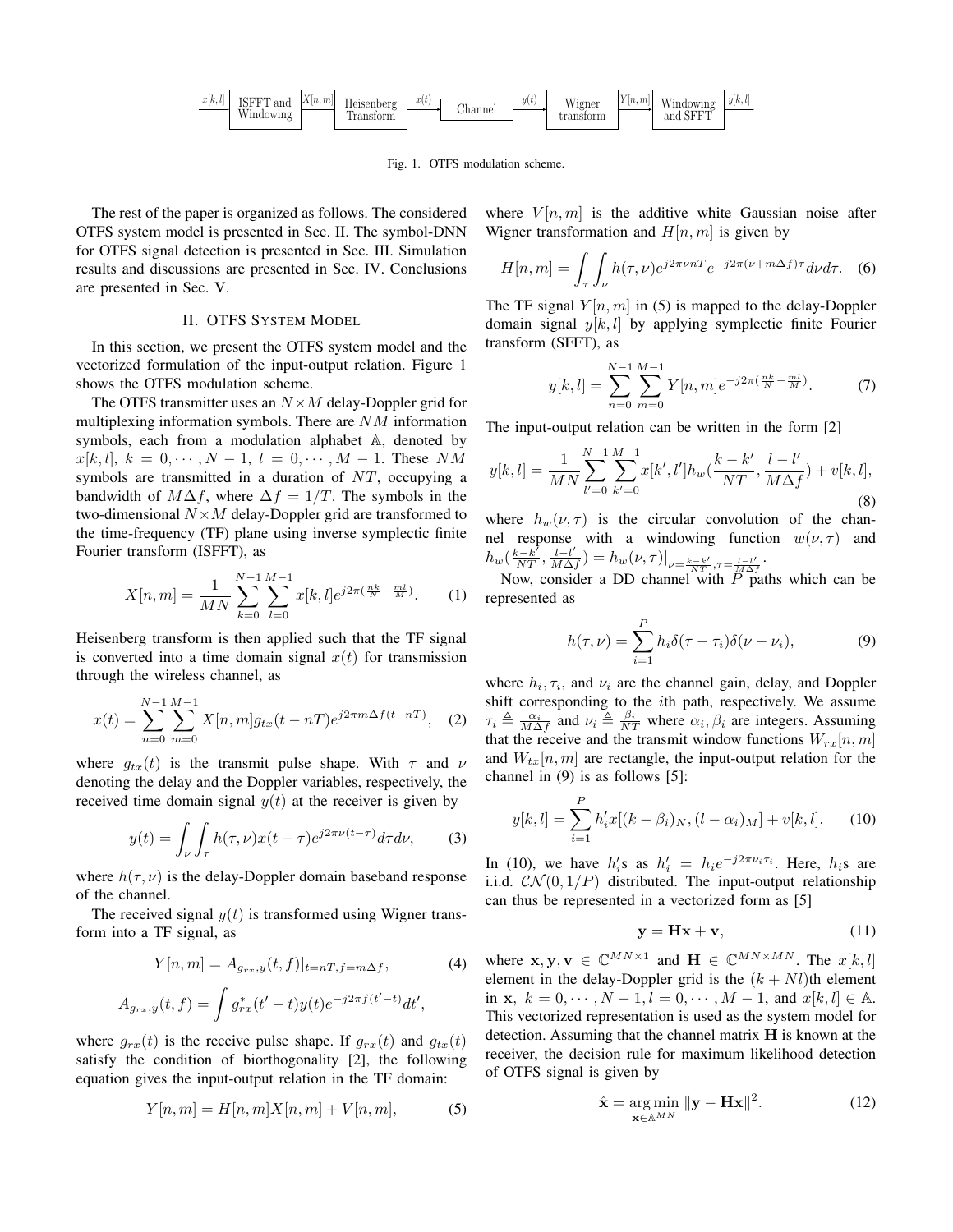It is noted that (12) is the optimal detection rule only when the noise distribution is i.i.d. Gaussian, and it will result in sub-optimal detection when the noise model deviates from the standard i.i.d. Gaussian model.

# III. SYMBOL-DNN FOR OTFS DETECTION

OTFS signal detection involves the detection of the MN symbols multiplexed in the DD grid, i.e., we need to estimate the  $MN \times 1$  transmitted vector x given the knowledge of received vector y and the DD channel matrix H. In this section, we present the DD symbol-DNN for OTFS detection.

The DD symbol-DNN architecture for OTFS detection is shown in Fig. 2. It consists of  $MN$  DD symbol-DNNs, each corresponding to an individual information symbol in the DD grid. There are  $2MN$  input neurons in all these symbol-DNNs through which the real and the imaginary parts of the received vector y are given as input to the network. The number of output neurons in each of the DNNs is equal to  $|A|$ , the size of the modulation alphabet, such that each output neuron gives the corresponding probability of each symbol in the alphabet being transmitted. Softmax activation is used in the output layer such that all the probabilities of the symbols in the alphabet are dependent and sum to one. The symbol mapper chooses the symbol corresponding to the highest probability as the transmitted symbol.

### *A. Training and testing*

The channel models considered are *i*) static multipath channel with zero Doppler and *ii*) multipath channel with non-zero Doppler. In the non-zero Doppler case also, the DD channel variations are slow because rapid channel variations in the time domain become slow variations when viewed in the DD domain. This is a key advantage of the DD signaling in OTFS which allows effective training of the DNNs. The DNNs can be trained by a set of training examples  $x_T$  known both at the transmitter and the receiver. The training examples are pseudo-randomly generated by the transmitter and are sent to the receiver through the channel. The received signal vector y generated according to the system model in (11) and the transmitted signal vector  $x_T$  are available to the receiver. The real and imaginary parts of y are given as input to the symbol-DNNs. The number of training examples to be used for training is chosen by trial. Initially, we start with a small number of examples and increment it until the performance of the trained DNN is good. Once trained, the DNNs can be used for signal detection (testing phase). During the testing phase, the transmitter randomly generates information bits, modulates them using OTFS and transmits them through the channel. The receiver detects each symbol in the DD frame by using the already trained symbol-DNNs. Each symbol-DNN learns the mapping from the received vector to the corresponding symbol in the transmitted vector. As the channel is static/slowly varying, the DNNs as a whole are performing the task of a channel equalizer and hence the channel need not be explicitly known at the receiver during training. Training and testing are carried out using Tensorflow and Keras framework.



Fig. 2. Delay-Doppler symbol-DNN architecture.

# IV. SIMULATION RESULTS

In this section, we present the simulated bit error rate (BER) performance of the symbol-DNN based OTFS detection. We also compare its performance with those of full-DNN detection, ML detection, and MMSE detection. We also present a complexity comparison among these detectors.

# *A. BER in static multipath channel with i.i.d. Gaussian noise*

Figure 3 shows the BER performance of OTFS using symbol-DNN detection, full-DNN detection, and ML detection in a system with  $M = N = 4$  and BPSK. A carrier frequency  $(f_c)$  of 4 GHz and a subcarrier spacing  $(\Delta f)$  of 3.75 KHz are considered. A static (zero Doppler) multipath channel with  $P = 2$  paths with uniform power profile on the delay axis is considered. The noise is assumed to be i.i.d. Gaussian. For  $M = N = 2$  and BPSK, there are  $MN = 4$  BPSK information symbols in a frame. The symbol-DNN architecture has four DNNs, one for each BPSK symbol in the transmit symbol vector. The parameters used in the symbol-DNN as well as the full-DNN are listed in Table I. The architectures used for symbol-DNN and full-DNN are as follows:

*i*) Symbol-DNN: input  $\rightarrow$  8  $\rightarrow$  ReLU  $\rightarrow$  4  $\rightarrow$  ReLU  $\rightarrow$  2  $\rightarrow$ Softmax.

*ii*) Full-DNN: input  $\rightarrow$  8  $\rightarrow$  ReLU  $\rightarrow$  12  $\rightarrow$  ReLU  $\rightarrow$  16  $\rightarrow$ Softmax.

The numbers mentioned above are the number of neurons in a given layer and are followed by the activation function used in that layer. For Full-DNN detector, onehot encoding is used.

From Fig. 3, it can be seen that the BER performance of OTFS using both the symbol-DNN as well as the full-DNN detection are almost the same as the performance of ML detection. This demonstrates the good detection performance achieved by the DNN approach. Although all the three detectors achieve very close performance, their complexities are different. Table II shows the complexities of the three detectors in number of real operations. It can be seen that ML detection has the highest complexity because of the exhaustive enumeration of all possible OTFS transmit vectors. Among the DNNs, symbol-DNN has a lower complexity compared to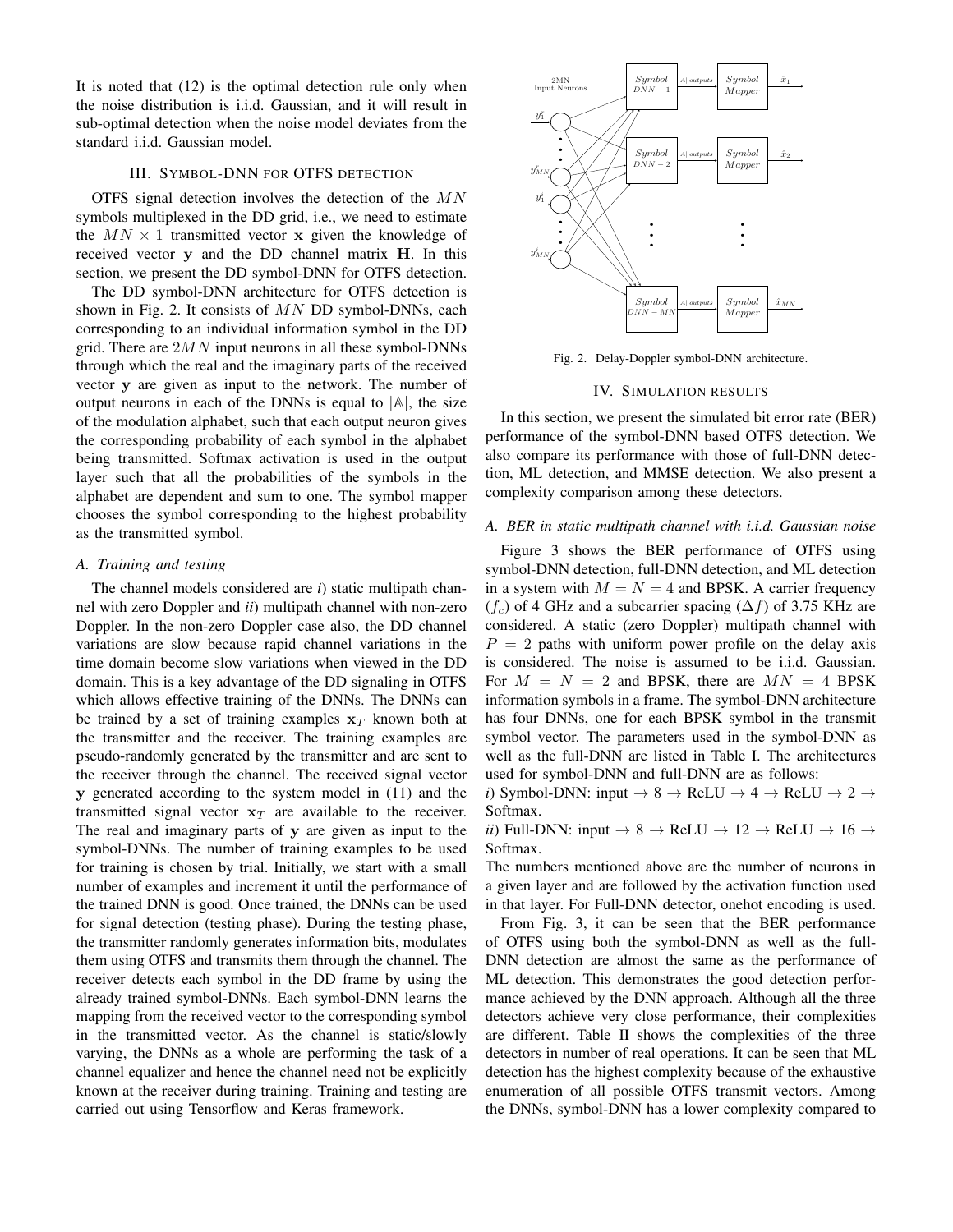

Fig. 3. BER performance of OTFS with  $M = N = 2$  using symbol-DNN, full-DNN and ML detection in static multipath channel with  $P = 2$ .

| Parameters               | Symbol-DNN       | <b>Full-DNN</b>   |  |  |
|--------------------------|------------------|-------------------|--|--|
| No. of input neurons     | $2MN=8$          | $2MN=8$           |  |  |
| No. of output neurons    | $\mathbb{A} = 2$ | $2^{MN}$<br>$=16$ |  |  |
| No. of hidden layers     |                  |                   |  |  |
| Hidden layer activation  | ReLU             | ReLU              |  |  |
| Output layer activation  | Softmax          | Softmax           |  |  |
| Optimization             | Adam             | Adam              |  |  |
| Loss function            | Binary           | Categorical       |  |  |
|                          | crossentropy     | crossentropy      |  |  |
| <b>Training SNR</b>      | 10dB             | 10dB              |  |  |
| No. of training examples | 30,000           | 30,000            |  |  |
| No. of epochs            | 50               | 50                |  |  |
| .                        |                  |                   |  |  |

TABLE I PARAMETERS OF DNN DETECTORS IN FIG. 3.

full-DNN. This is because the number of parameters to train in full-DNN is larger than in symbol-DNN, as can be observed in Table II.

| Detector             | ML det. | Symbol-DNN det. | Full-DNN det. |
|----------------------|---------|-----------------|---------------|
| Complexity           | 1088    | 304             | 564           |
| Trainable parameters | -       | 84              | 316           |

#### TABLE II

COMPLEXITY (IN NO. OF REAL OPERATIONS) OF DETECTORS IN FIG. 3.

We next consider the performance of a larger OTFS system with a larger DD grid. Towards this, we consider a system with  $M = N = 16$  (i.e.,  $MN = 256$  symbols per frame), BPSK,  $f_c = 4$  GHz,  $\Delta f = 15$  KHz, and  $P = 8$ . Here, we consider symbol-DNN detection and minimum mean square error (MMSE) detection due to their low complexities. ML detection for this system must do exhaustive search over  $2^{256}$  signal vectors, which becomes computationally infeasible. Full-DNN detection for this large system will have  $2^{MN}$  =  $2^{256}$  output neurons, and hence the size of the full-DNN will be large with many trainable parameters. The symbol-DNN architecture used for detection in this system is as follows.

Symbol-DNN: input  $\rightarrow$  512  $\rightarrow$  ReLU  $\rightarrow$  256  $\rightarrow$  ReLU  $\rightarrow$  2  $\rightarrow$  Softmax.

There are  $MN = 256$  such symbol-DNNs that constitute the detector. Each symbol-DNN is trained using the param-



Fig. 4. BER performance of OTFS with  $M = N = 16$  using symbol-DNN and MMSE detection in static multipath channel with  $P = 8$ .

| Parameters               | Symbol-DNN          |  |  |
|--------------------------|---------------------|--|--|
| No. of input neurons     | $2MN = 512$         |  |  |
| No. of output neurons    | $ A =2$             |  |  |
| No. of hidden layers     |                     |  |  |
| Hidden layer activation  | ReLU                |  |  |
| Output layer activation  | Softmax             |  |  |
| Optimization             | Adam                |  |  |
| <b>Loss function</b>     | Binary crossentropy |  |  |
| <b>Training SNR</b>      | 8 dB                |  |  |
| No. of training examples | 80,000              |  |  |
| No. of epochs            | 20                  |  |  |

TABLE III PARAMETERS OF SYMBOL-DNN DETECTOR IN FIG. 4.

eters in Table III. Figure 4 shows the BER performance using symbol-DNN detection and MMSE detection. It can be seen that symbol-DNN detection achieves significantly better performance compared to MMSE detection. For example, symbol-DNN performs better by about 4 dB at  $10^{-3}$  BER. Table IV shows the complexities of the two detectors in number of real operations. It is observed that the symbol-DNN detector performs better than the MMSE detection and is computationally efficient.

| Detector       | Complexity | Trainable parameters |  |
|----------------|------------|----------------------|--|
| MMSE det       | 83951616   |                      |  |
| Symbol DNN det | 67305472   | 33751552             |  |
| TABLE IV       |            |                      |  |

COMPLEXITY (IN NO. OF REAL OPERATIONS) OF DETECTORS IN FIG. 4.

#### *B. BER in static multipath channel with non-Gaussian noise*

Here, we consider the scenario in which the multipath channel is static with zero Doppler but the noise is non-Gaussian. As an example, we consider the case when the noise follows *t*-distribution with parameter  $\mu$ . This distribution gets closer to Gaussian for larger values of  $\mu$ . Figure 6 shows the performance of symbol-DNN and ML detectors when the noise is *t*-distributed with parameter  $\mu = 5$ . The performance of ML detection with i.i.d. Gaussian noise is also plotted for comparison. The system parameters considered are:  $f_c = 4$ GHz,  $\Delta f = 3.75$  kHz,  $M = N = 2$ ,  $P = 2$ , and BPSK. The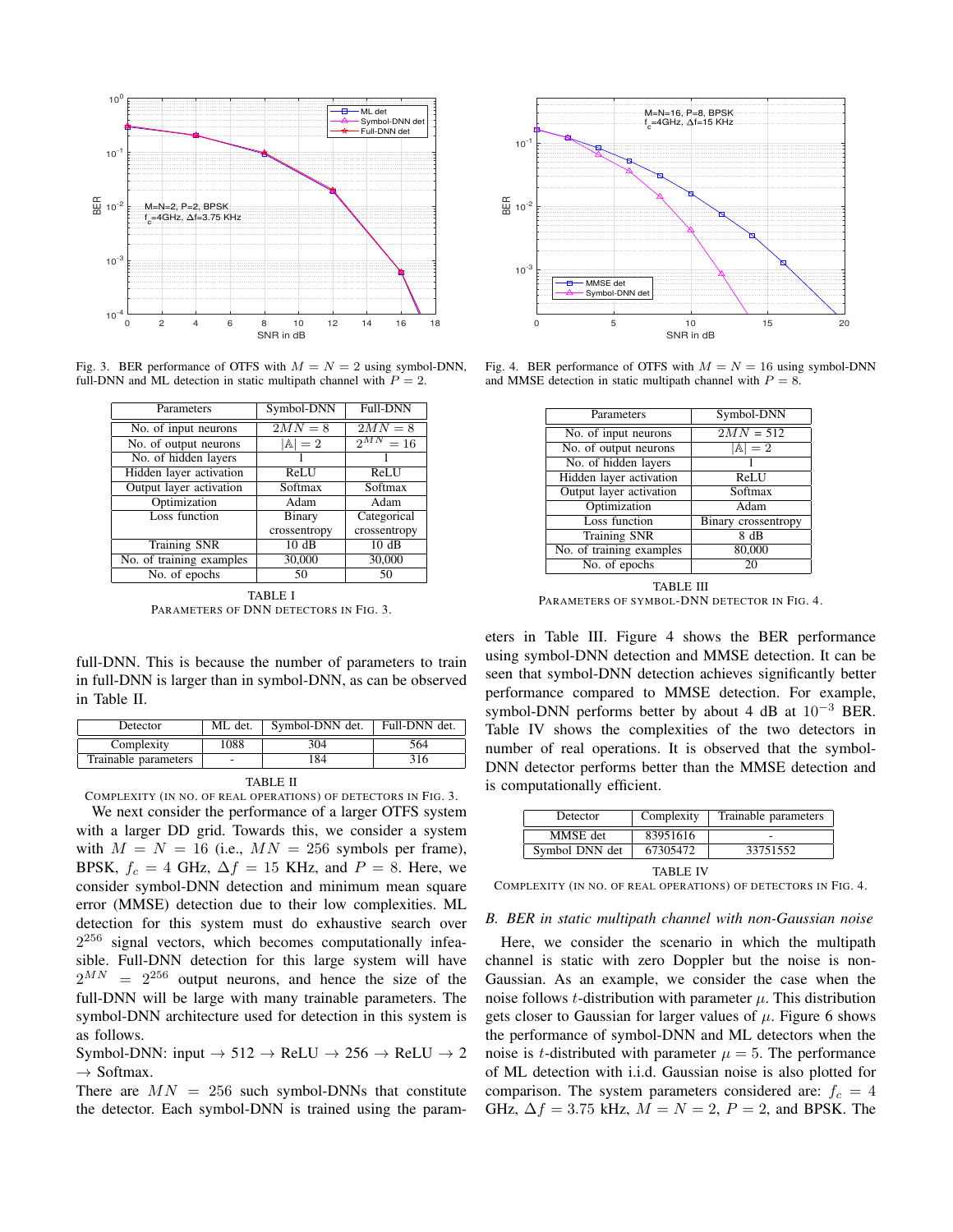

Fig. 5. BER performance of OTFS with  $M = N = 2$  in static channel with  $P = 2$  using symbol-DNN and ML detectors under t-distributed noise.



Fig. 6. BER performance of OTFS with  $M = N = 16$  in static channel with  $P = 8$  using symbol-DNN and MMSE detectors under t-distributed noise.

DNN architecture used for Fig. 3 and the parameters from Table II are used for Fig. 5. From Fig. 5, it can be seen that deviation from the Gaussian noise results in performance degradation of ML detector. This is because the ML decision rule in (12) is optimum only when noise is i.i.d. Gaussian and it is suboptimum for non-Gaussian noise. On the other hand, the symbol-DNN performs significantly better in non-Gaussian noise scenario. This is because of the inherent ability of the DNN to learn the underlying noise distribution. A similar performance behavior is observed in a larger OTFS system with  $M = N = 16$ ,  $P = 8$ , and BPSK in Fig. 6. The DNN architecture used for Fig. 4 and the parameters from Table III are used for Fig. 6. It can be seen that the symbol-DNN detector performs very well while the performance of MMSE detector gets degraded in case of t-distributed noise.

# *C. BER in non-zero Doppler channel*

Here, we consider the BER performance in non-zero Doppler channels, where the channel variations are slow in the DD domain. Figure 7 shows the BER performance of symbol-DNN and MMSE detectors under non-zero Doppler conditions. The system parameters considered are:  $M = N = 16$ ,



Fig. 7. BER performance of OTFS with  $M = N = 16$  in non-zero Doppler channel with  $P = 8$  under Gaussian and t-distributed noise.

| Path, $i$           |   |      |       |       |       |      |       |       |
|---------------------|---|------|-------|-------|-------|------|-------|-------|
| $\tau_i$ ( $\mu$ s) | υ | 4.16 | 8.32  | 12.48 | 16.64 | 20.8 | 24.96 | 29.12 |
| $\nu_i$ (Hz)        |   |      | 938.5 | 938.5 | 938.5 | .875 |       | 1875  |
| <b>TABLE V</b><br>. |   |      |       |       |       |      |       |       |

DELAY-DOPPLER PROFILE FOR FIG. 8.

 $P = 8$ , BPSK,  $f_c = 4$  GHz,  $\Delta f = 15$  KHz, and  $\nu_{max} = 1.875$ KHz. The DD profile considered is given in the Table V. The DNN architecture of Fig. 4 and the parameters of Table III are considered for Fig. 7. The performance of symbol-DNN and MMSE detectors are compared for the cases of Gaussian noise and t-distributed noise. It can be observed that the symbol-DNN detector performs better than the MMSE detector in both the cases, where the performance advantage of symbol-DNN is more in the case of t-distributed noise.

#### *D. BER in correlated noise in MIMO-OTFS*

Here, we consider the BER performance of MIMO-OTFS in non-zero Doppler channel, where there is noise correlation across multiple receive antennas due insufficient spacing between them at the receiver. We consider a correlation model [19], where the noise correlation matrix is given by

$$
\mathbf{N}_c = \begin{bmatrix} 1 & \rho & \rho^2 & \cdots & \rho^{n_r - 1} \\ \rho & 1 & \rho & \cdots & \rho^{n_r - 2} \\ \vdots & \vdots & \ddots & \vdots \\ \rho^{n_r - 1} & \rho^{n_r - 2} & \cdots & 1 \end{bmatrix}, \quad (13)
$$

and  $\rho$  is the correlation coefficient such that  $0 \le \rho \le 1$ . The correlated noise across the receive antennas is  $n_c = N_c n$ , where n is i.i.d. Gaussian noise. Figure 8 shows the BER performance of symbol-DNN and ML detectors when the noise is correlated across receive antennas with correlation coefficient  $\rho = 0.4$ . The performance of ML detector with i.i.d. Gaussian noise and modified ML detector for the case of correlated noise are also plotted for comparison. The decision rule for the modified ML detector is given by

$$
\hat{\mathbf{x}} = \underset{\mathbf{x} \in \mathbb{A}^{MN}}{\arg \min} (\mathbf{y} - \mathbf{H}\mathbf{x})^H \Sigma^{-1} (\mathbf{y} - \mathbf{H}\mathbf{x}), \tag{14}
$$